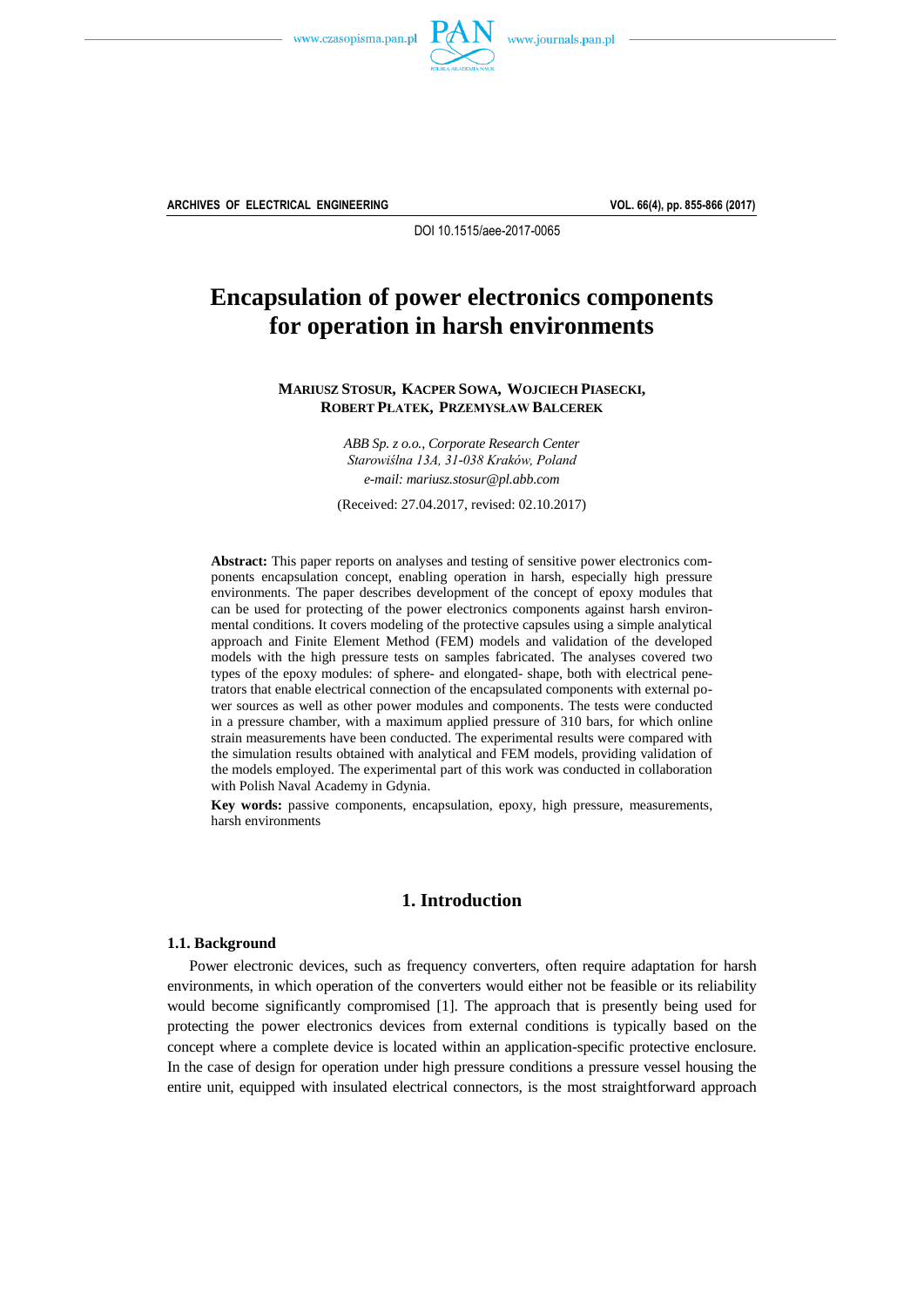



[2]. As the power converter power ratings and thus dimensions increase, the pressure vessel dedicated for encapsulation of the entire converter becomes heavy and unwieldy [1]. Moreover, high pressure requirements result in substantial wall thickness of the vessel. In this case the heat conduction from the power electronics components to the outside environment also becomes problematic [3]. Therefore, the industry is looking for alternative solutions enabling power electronics converters to operate under harsh environment conditions [4].

The approach presented in this paper is based on a concept of modularization of the converter that enables encapsulation of converter components instead of modularization of the entire device. As the modules requiring protection are of significantly smaller size as compared against the complete converter, the vessels used for encapsulation of the modules can be manufactured in a simple and standardized way using state-of-the-art manufacturing technologies such as reactive molding of an epoxy-based material. This enables the electrical connectors to be directly embedded into the already insulating vessel's walls, which reduces complexity of the overall capsule design.

The work presented in this paper reports on simulations and testing of the epoxy vessels equipped with electrical contacts [57]. The investigated vessels can thus be used for encapsulation of power electronics components to enable their operation in harsh environment [8, 9]. As far as the thermal conditions inside the vessels are maintained unchanged as compared to the regular conditions, the proposed solution can be used without requiring significant design changes to the design of present power electronics (PE) components.

#### **1.2. Modularization of power electronics components for operation in harsh environment**

The following essential power electronics components are considered as requiring protection by appropriate encapsulation by appropriate epoxy vessels maintaining atmospheric pressure inside:

- power semiconductors, such as IGBTs, thyristors and diodes,
- capacitors,
- control units and gate drivers.

As indicated above the control units and gate drivers can also be proposed to be assembled in one-bar pressure vessels as separate units with manageable size and weight. Appropriate optical fiber links between gate drivers and power units, as used for signal transmission across a high voltage (HV) barrier, can be as well as electrical penetrators and can be embedded in the epoxy walls of the vessels at the manufacturing stage of the vessels.

In the following sections we present analytical calculations and FEM models for the epoxy capsules of elongated shape with electrical connectors embedded in the vessel's wall [1, 10].

# **2. Test object**

#### **2.1. Capsule description**

The aim of this section is to present FEM models and analytical calculation for the epoxy elongated capsules with penetrators for low voltage (LV) electronics inserts.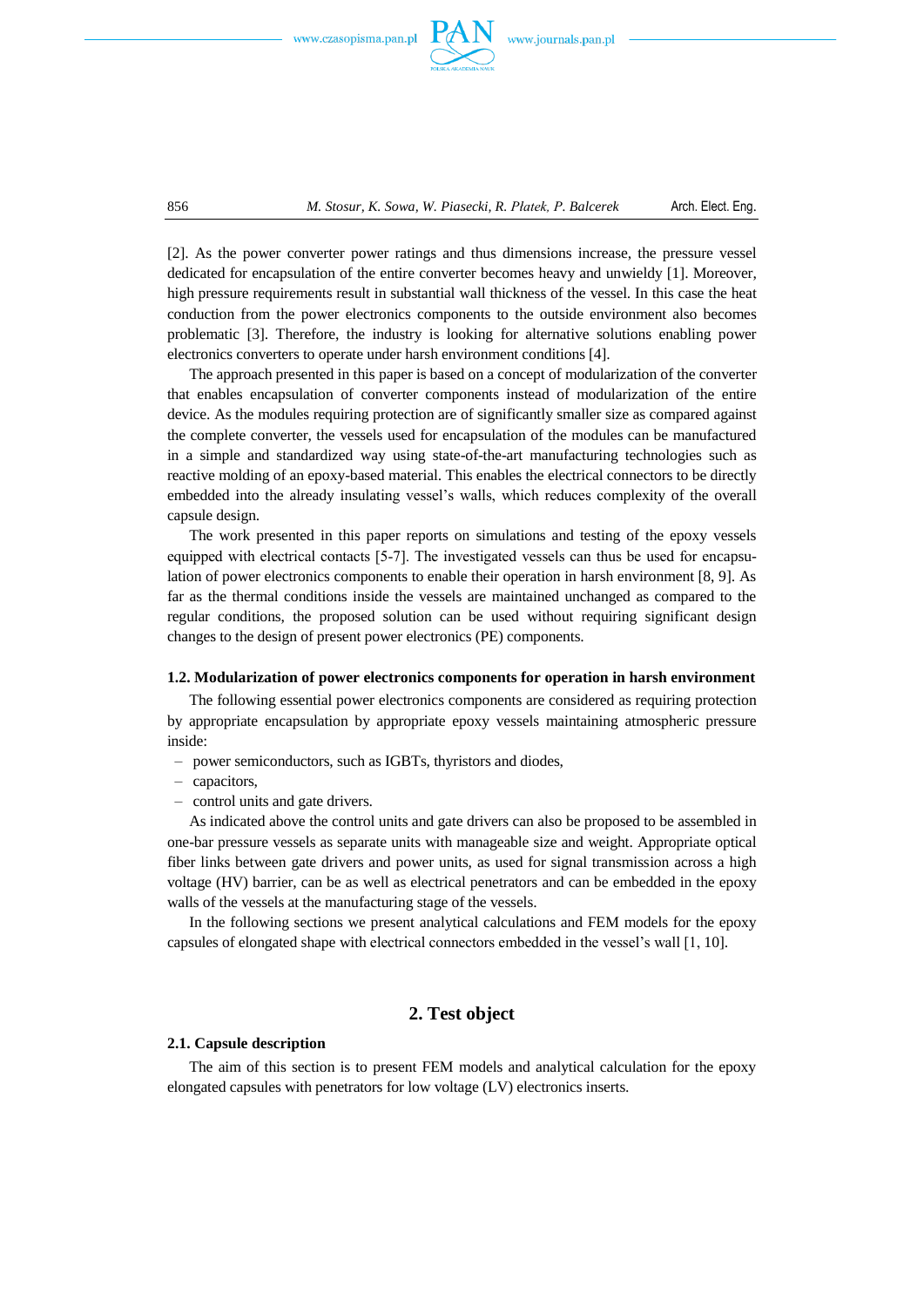

Vol. 66 (2017) *Encapsulation of power electronics components for operation in harsh environments* 857

Epoxy modules subjected to analysis and testing presented in this paper, were fabricated of pre-mixed epoxy system CW 229/HW 229 [13]. The fabricated epoxy capsules used for the entire tests are shown in Fig. 1.



#### **2.2. Calculation of wall thickness based on crash pressure**

The wall thickness of the capsule was determined based on analytical formulas for the crash pressure defined as the pressure at which the mechanical crash is expected to occur due to mechanical strain tensions in the capsule subjected to external pressure.



Fig. 2. Mechanical vessel (cylindrical shape with spherical bottom) including bending: *h* is the thickness,  $r$  is the radius,  $p$  is the pressure [11]

The crash pressure was assumed as the main failure criterion for the epoxy modules investigated in this paper. For calculation of the crash pressure, standard formulas were employed, as known for a cylindrical shape with a spherical bottom (see Fig. 2).

The crash pressure *p* was calculated according to the formula:

$$
\sigma_{\text{max}} = 1.032 \frac{p \cdot r}{h} \Rightarrow p = \frac{\sigma_{\text{max}} \cdot h}{1.032 \cdot r},\tag{1}
$$

where:  $\sigma_{\text{max}}$  is the maximum stress, *p* is the pressure, *r* is the radius,  $\sigma_{\text{max}}$  is the maximum stress.

For the capsules investigated in this work, the radius *r* of the capsule was assumed as 0.058 m. For testing, a maximum pressure *p* of 350 bar (35 MPa) was selected. For these values, according to (1), the thickness *h* of the epoxy module of the elongated shape was calculated as: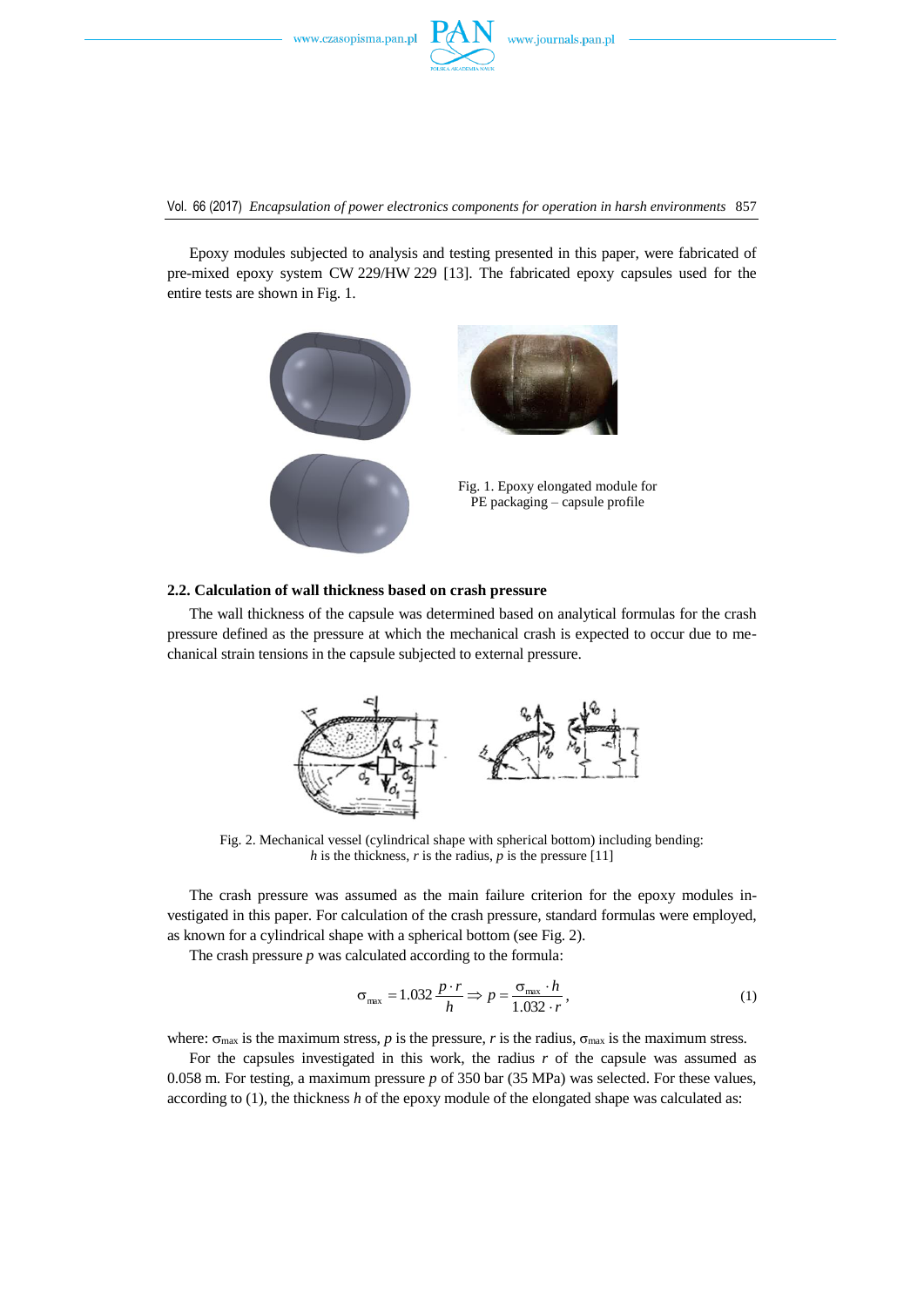



858 *M. Stosur, K. Sowa, W. Piasecki, R. Płatek, P. Balcerek* Arch. Elect. Eng.

$$
h = \frac{1.032 \cdot p \cdot h}{\sigma_{\text{max}}} = \frac{1.032 \cdot 35 \cdot 0.0058}{130} = 0.01611 \text{ m}.
$$

The wall thickness *h* of the epoxy module, calculated for a maximum pressure *p* of 350 bar, is thus equal to 16.1 mm (0.01611 m). This value was further selected to be confirmed with high pressure testing.

# **3. FEM model of test object**

Numerical analysis on the failure criteria of the capsule loaded with high hydrostatic pressure (330-370 bar) have been performed using an ANSYS commercial Finite Element Analysis (FEA) code [1, 10]. The capsule was assumed to be made of the CW 229/HW 229 epoxy resin system filled with a mineral fiber-like phase.



Fig. 3. FEA model for analyses

Elastic properties of the epoxy were assumed for static structural analysis only, since the real non-linear as well as time-dependent behavior of the plastic is not known for the moment.

However, basing the analyses on the elastic properties was good enough for the preliminary evaluation of the capsule, to evaluate its resistance to the external high pressure conditions. The internal pressure was assumed as 1 bar. The ANSYS model used for the analyses is presented in Fig. 3.

Only 1/8th of the model was used for the analysis since the model is symmetrical in all three major symmetry planes. Hexa-dominant quadratic mesh was used for discretization of the model. Distribution of the mesh is presented in Fig. 4. The hexa-dominant mesh consists of both hexahedral and pyramid-like elements with mid-side nodes included.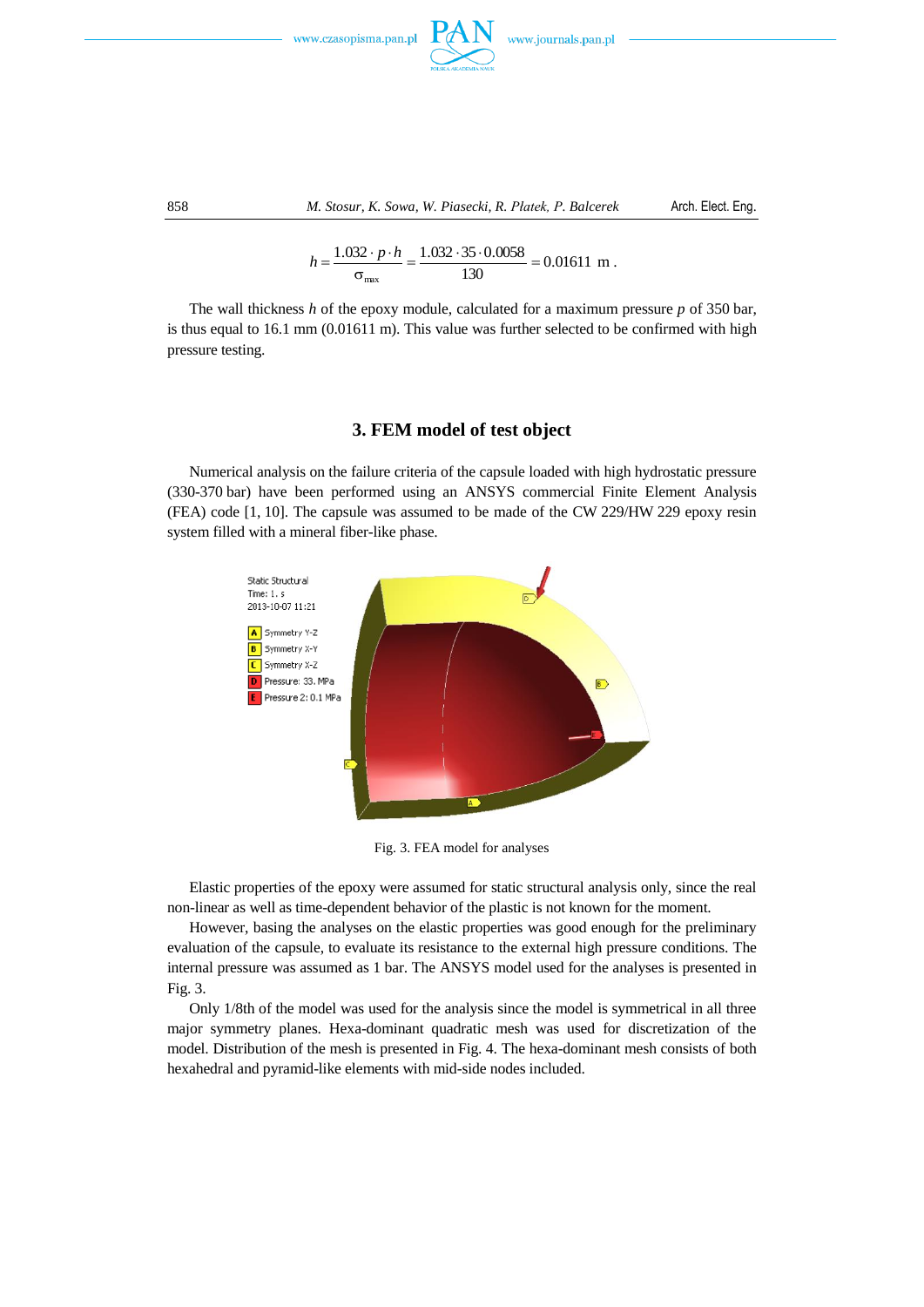





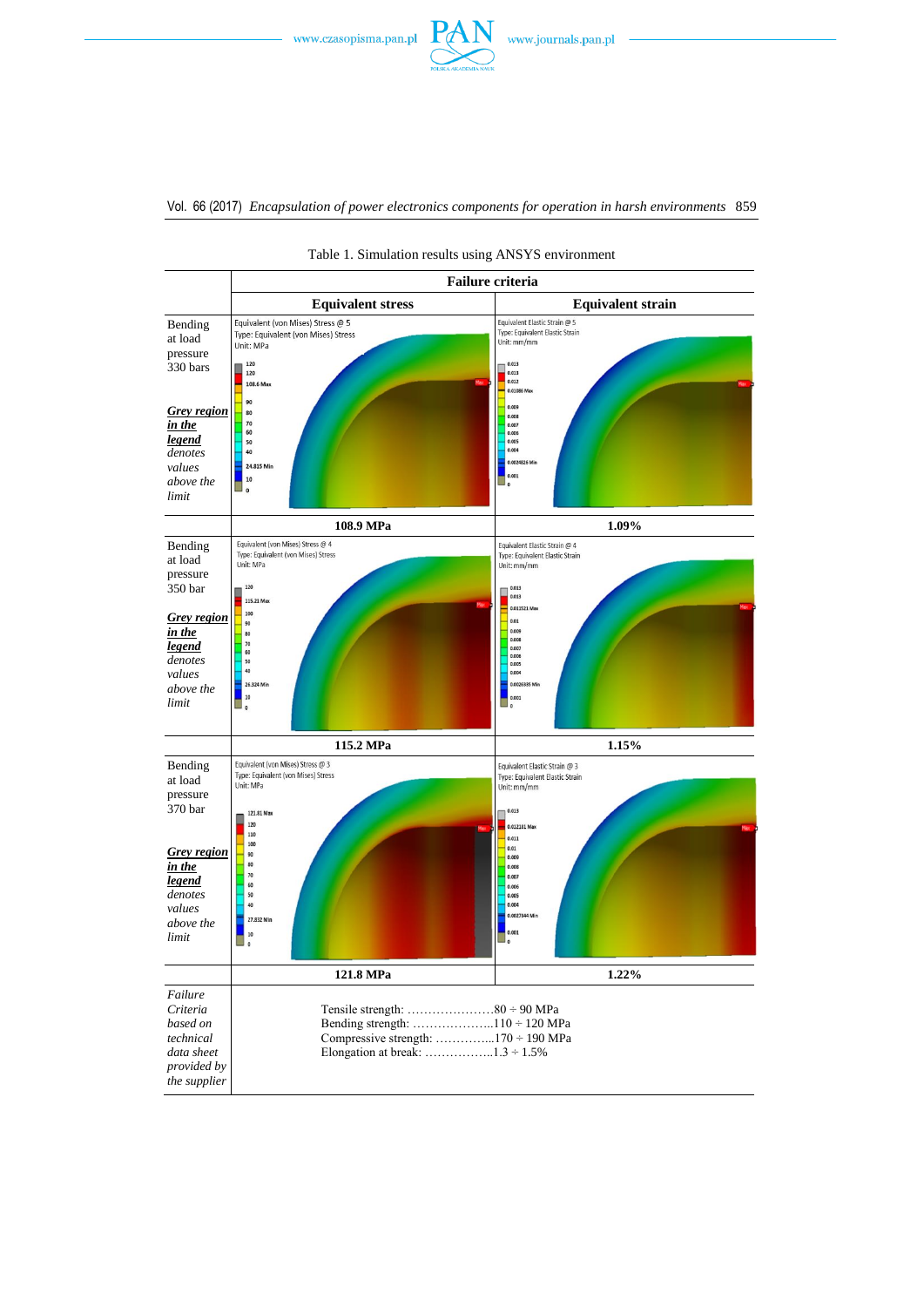

#### 860 *M. Stosur, K. Sowa, W. Piasecki, R. Płatek, P. Balcerek* Arch. Elect. Eng.





As the analysis was performed with assumption of fully elastic behavior of the material model, thus the final results can be treated as an estimation of the failure behavior. For the hydrostatic pressure tests, the geometry of the cylinder with spherical endings having 17 mm wall thickness was selected. Table 1 presents calculated stress and strain, with estimates of the load bending pressure to failure.

Stress evolution under the pressure loading above 330 bar can lead to the failure in bending mode in the range of 335-365 bar (average 350 bar). Taking into consideration the von Mises stress failure criterion in bending (as provided by the resin system supplier), it can be stated that the failure can be potentially initiated just above 330 bars. This is because at this pressure level, the lower limit of admissible equivalent stress (at break) is reached. On the other hand, the strain at the break criterion is reached at 395 bars.

It is emphasized however, that the damage of the capsule was evaluated based on the elastic structural analysis only and a more precise evaluation could be done after a careful estimation of the non-linear (elastic-plastic or even visco-elastic) response of the material [1].

# **4. Strain measurements under high pressure conditions**

#### **4.1. High pressure test set-up**

The experimental part of this work was prepared and conducted at Polish Naval Academy in Gdynia. The test set-up used for high pressure testing is presented in Fig. 5. The high-pressure chamber has a cylindrical shape of 190 mm diameter and 260 mm length (which constitutes approximately 9 dm3 volume). The maximum pressure that can be obtained in the chamber is 350 bar (35 MPa). The tests reported in the present work were performed with 310 bar.

The test set-up allows to investigate an impact of mechanical stress on the capsule mechanical endurance and tightness aspects for epoxy materials.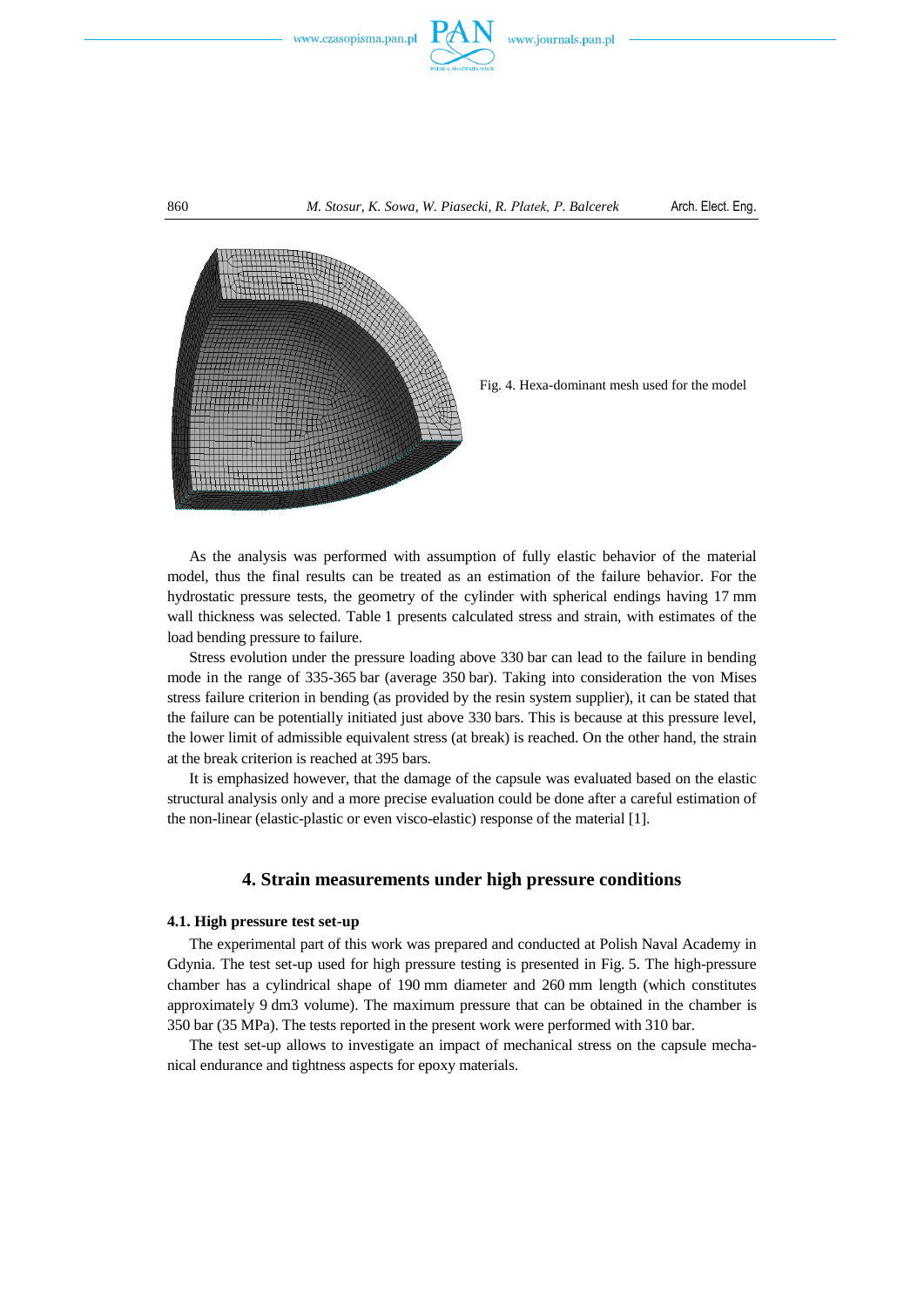

Vol. 66 (2017) *Encapsulation of power electronics components for operation in harsh environments* 861



The main testing options of the test set-up used, included long-term tests with an assumed load profile of time varying pressure. As the pressure chamber was equipped with powering cables, on-line measurements of mechanical strains were conducted during the high pressure tests.

The high pressure tests, performed in the test set-up shown in Fig. 5, were conducted according to the test profile, presented in Fig. 6.

#### **4.2. Strain tensors arrangements**

The strain gauges were connected to an 8-channel Wheastone Bridge, Strainbook 616 model provided by IOTech Company [12]. It allowed precise measurements of the sensor resistance change during pressure tests, and automatically provided related strain values. Measured values were further recalculated to the stresses, based on the generalized Hook's law according to the following equations:

$$
\sigma_1 = \frac{E}{1 - v^2} (\varepsilon_1 - v \varepsilon_2), \qquad (2)
$$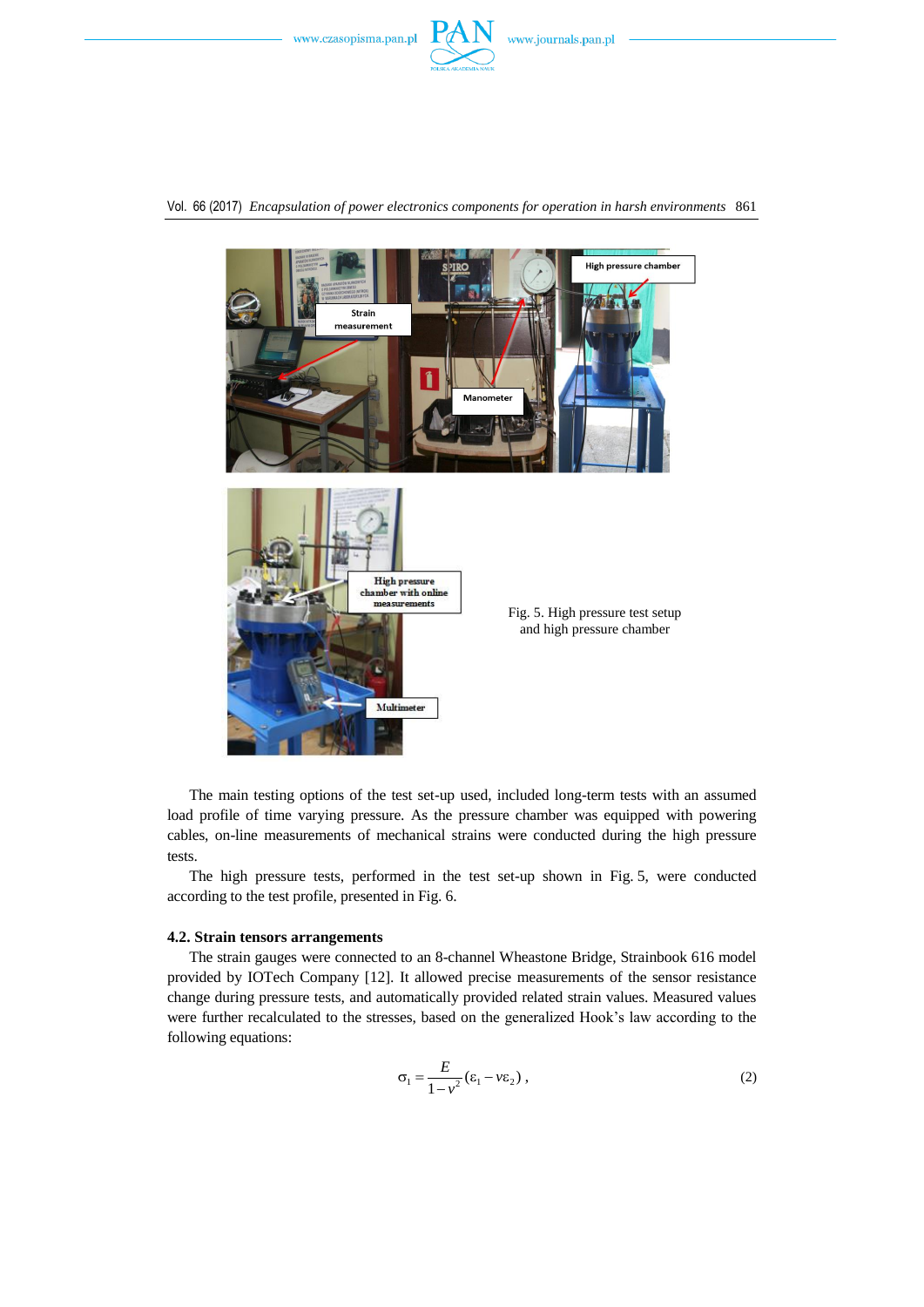



$$
\sigma_2 = \frac{E}{1 - v^2} (\varepsilon_2 - v \varepsilon_1), \qquad (3)
$$

where: *E* is the module of elasticity, *v* is the Poisson ratio,  $\varepsilon_1$  is the strain in direction 1,  $\varepsilon_2$  is the strain in direction 2.

The overall strain tensors arrangement during the measurements is shown in Fig. 5.



Fig. 6. "*Test profile*" during the high pressure tests

## **4.3. Strain tensors arrangement**

The analyzed epoxy module was equipped with foil strain gauges having resistance equal to 120 Ω. Location of the strain gauges is presented in Fig. 7. At each location, the strain gauges were positioned in two directions, which was for the purpose to monitor strains in axial and tangential directions. As depicted in Fig. 7, channel 1 (Ch1) and channel 4 (Ch4) are strain gauges in the axial direction, while channel 2 (Ch2) and channel 3 (Ch3) are strain gauges in the tangential direction.



The strain gauges were attached to the epoxy capsule by the glue PATTEX Repair Epoxy. The example of the measurement point attached to the epoxy surface is presented in Fig. 8.

## **4.4. Strain tests preparation**

The tests were performed in the following way. Attaching tensors (gluing strain gauges and cable soldering) were mounted one day before the actual high pressure tests. Connecting cables from the strain gauges were connected to the bridge for calibration of the stain measurements.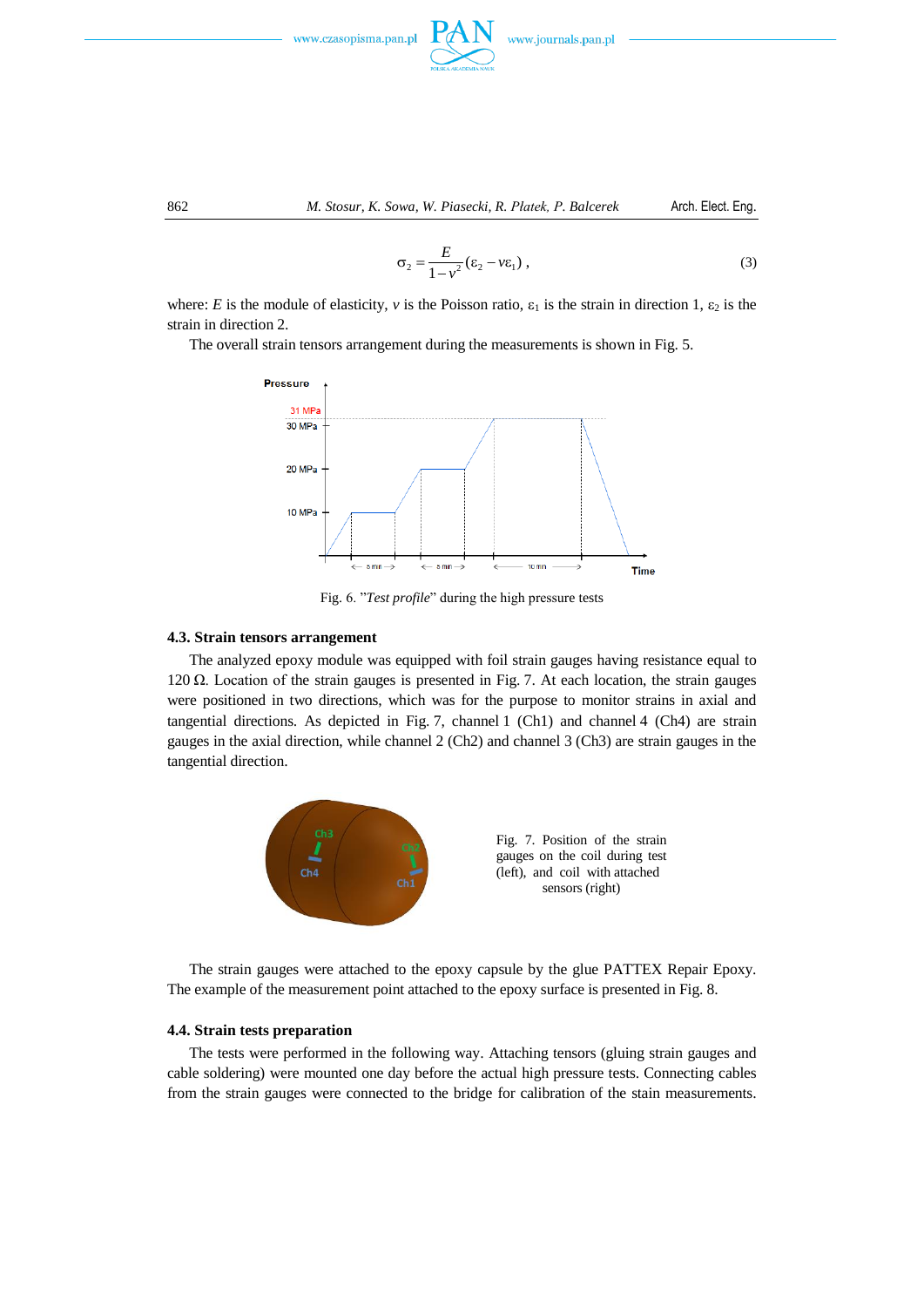

Vol. 66 (2017) *Encapsulation of power electronics components for operation in harsh environments* 863

The epoxy capsule was placed inside the chamber, the top cover of the chamber was fixed with screwing.



Fig. 8. Strain measurements system – examples of the measurement points on the spherical (left) and cylindrical part (right)

Finally, the high pressure was supplied to the chamber, and the tests were performed according to test profile, as presented in Fig. 6.



Fig. 9. Strain readings during pressure test for analysed sample number 6

#### **4.5. Strain measurement results**

Fig. 9 shows strain measurement results obtained for the selected epoxy capsule which exemplifies the most important observations.

Strain gauges were applied and calibrated at room temperature (assumed as 0 stress @ 20°C) before the test. It means that the calibration was done before the samples were inserted to the chamber, and before screwing of the cover. Thus, some strains are observed at the beginning of the strain chart (see Fig. 9). The strain gauges were glued by using PATTEX Repair Epoxy. Visually, one can observe in Fig. 8 that the strain gauges are over-molded by the glue. The glue is visible between some strain gauges and samples a glue was visible which may have an impact on the final values of the strains, depending on the thickness of that layer. Representative strains diagrams are presented in Fig. 9. The most critical part of the tested capsule is a cylindrical part as shown in Fig. 7. The measured stresses for this part are depicted in Fig. 9 (Ch3 and Ch4).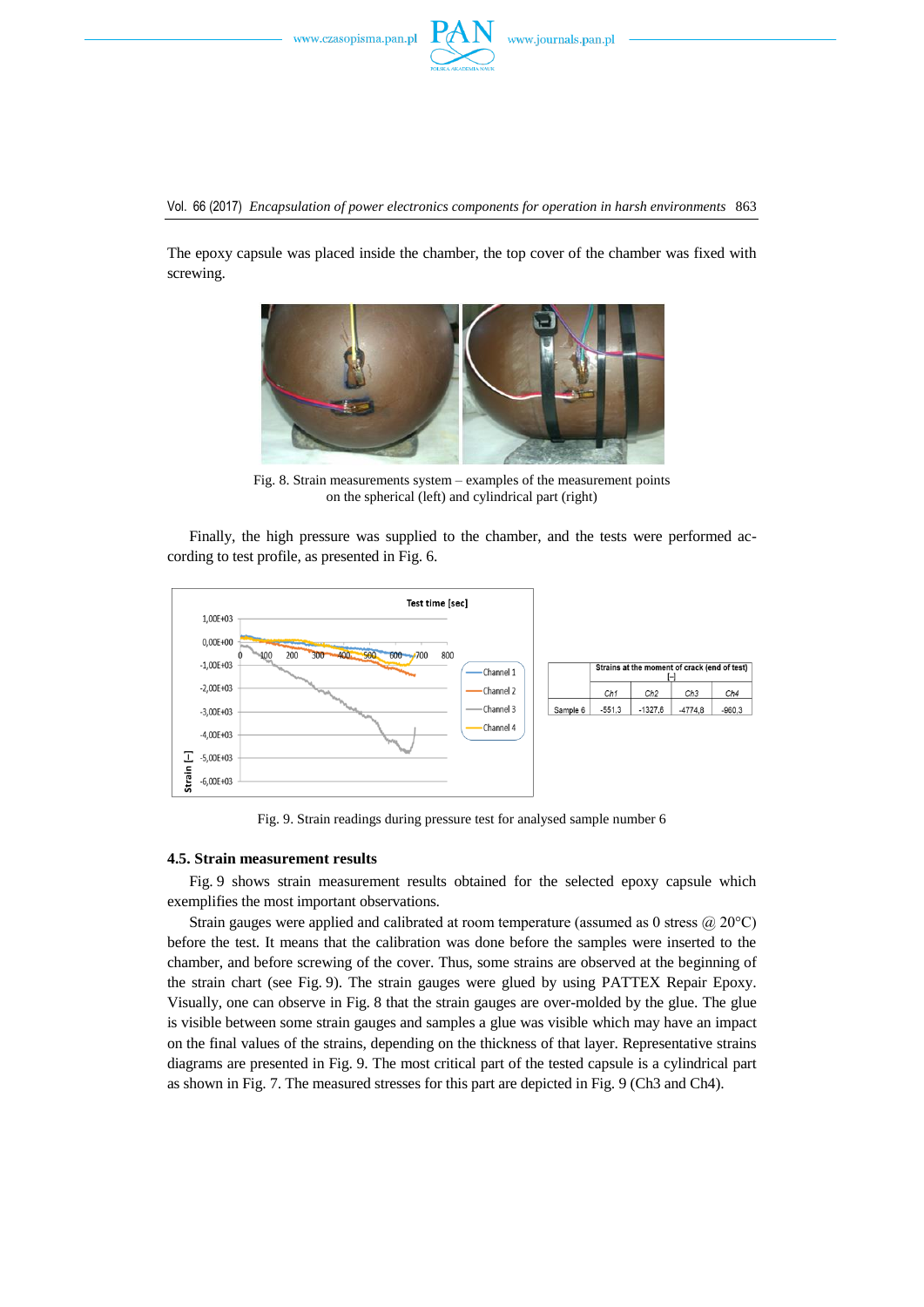



864 *M. Stosur, K. Sowa, W. Piasecki, R. Płatek, P. Balcerek* Arch. Elect. Eng.

To obtain an absolute stress value from the above measurements of strain values, the residual stress (after manufacturing process) was added, which was estimated to be approximately 15÷30 MPa for epoxy resin.

## **4.6. Verification of FEM models with measurement results**

Table 2 presents results of the analytical calculation (as reported in Section 2 above), the simulation results obtained with FEM models (as reported in Section 3 above), and the measurements obtained in a high-pressure chamber. The results are for the epoxy capsule of elongated shape, with a wall thickness of 17 mm.

Table 2. Comparison of crash pressure obtained from calculation, simulation, and high pressure measurements, for tested object of epoxy elongated capsule, with a wall thickness of 17 mm

| Crash pressure |         |                                                |
|----------------|---------|------------------------------------------------|
|                |         | Calculation   Simulation   High Pressure Tests |
| 350 bar        | 350 bar | 330 har <sup>*</sup>                           |

The arrangement of the test set-up was applied, so as to allow for performing the on-line electrical measurements during the high pressure tests (powering cables inside a chamber, see Fig. 5 and Fig. 10).



Fig. 10. High pressure test with online measurements – typical photo documentation

During the tests, online temperature was also measured (measurements of a working device under tests). Typical temperature curves for a capacitor and power resistor are shown in Fig. 11.

It can be observed that there is no significant difference in temperature during the high pressure tests. For the components used for testing, the temperature is below the temperature limit under normal device working conditions.

# **5. Conclusions**

The objective of this paper was to demonstrate and test the encapsulation concept for power electronic modules under harsh environment conditions. The concept is based on the epoxy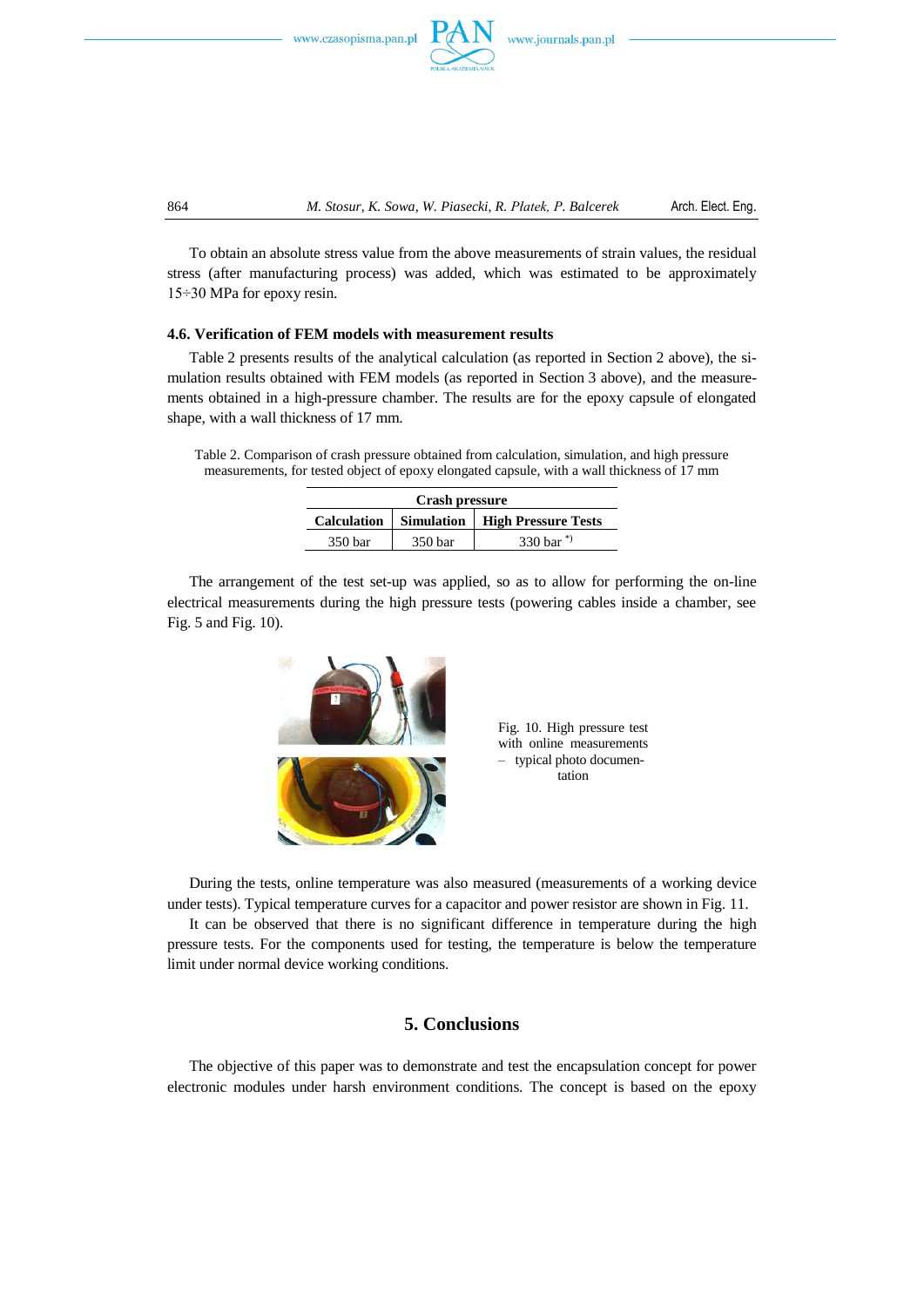

Vol. 66 (2017) *Encapsulation of power electronics components for operation in harsh environments* 865

capsules with electrical connectors embedded in the capsules walls. The paper presents results of the high pressure testing supported with analytical and FEM calculation of the epoxy modules crash pressure. The measurement results provided validation of the FEM models developed. Online temperature measurements of a working device under high pressure tests illustrated feasibility of electrical connectors embedded in the capsules walls.



Fig. 11. Temperature characteristic during the high pressure tests – for sample 3 (tantalum capacitor) and sample 5 (power resistor)

During the high pressure tests the strain measurements were performed using a high pressure setup. A maximum pressure of 330 bar (33 MPa) was applied and measured. Furthermore, it can be noted that:

- epoxy elongated capsules with electrical contacts, tested under a high pressure of 330 bar, passed the tests with positive results;
- epoxy elongated capsule with LV electronics insert was tested with positive results;
- analytical calculation and FEM simulation results were confirmed with real high pressure tests results.

The developed FEM models, verified with high pressure tests for the proposed capsules of elongated shape, can be used for other shapes and sizes of the capsules, for which analytical solution or testing facilities (or both) are not viable.

#### **Acknowledgements**

The experimental part of this work was conducted in Polish Naval Academy in Gdynia. The authors would like to acknowledge Eng. Marcin Palczewski-Haska and Professor Ryszard Kłos from the Faculty of Mechanical and Electrical Engineering Polish Naval Academy in Gdynia for performing high pressure tests.

## **References**

- [1] Nowak T., *Modeling and optimization of fiber reinforced pressure chamber for subsea applications*, Composites Theory and Practice, vol. 13, no. 4, pp. 275-281 (2014).
- [2] Hazel T., *Impact of Subsea Processing Power Distribution: Subsea Switchgear Module – A Key Enabling Component in Subsea Installations*, Proc. of the Offshore Technology Conference (2010).